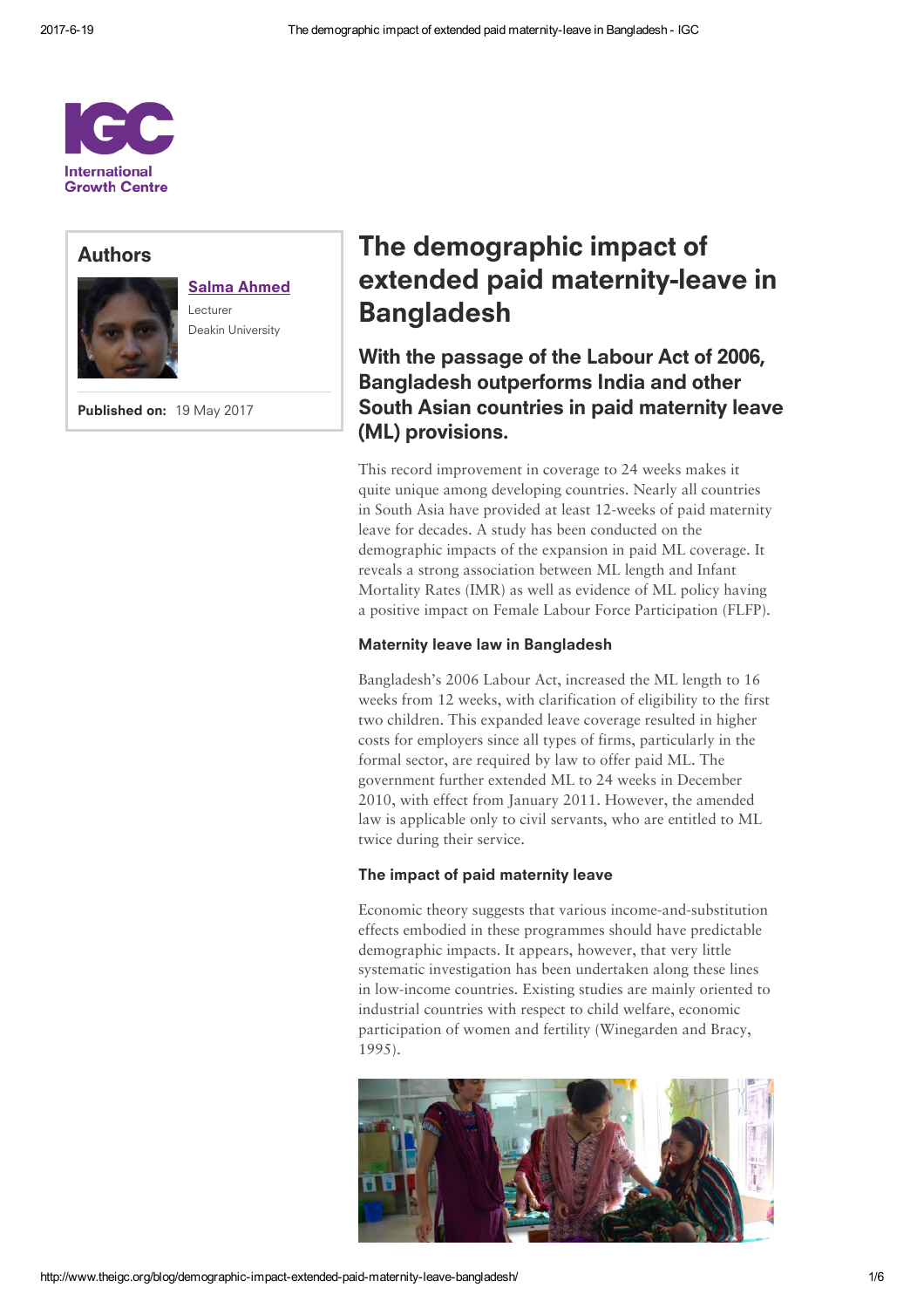

### The study

A study has been conducted on the demographic impacts of the expansion in paid ML coverage using data from Bangladesh. It reveals considerable improvement in Infant Mortality Rates (IMR), Female Labour Force Participation (FLFP) and the Fertility Rate (FR) (Ahmed and Maitra, 2015; Ahmed and McGillivray, 2015; Ahmed and Ray, 2016).

The study addresses the period between 1999 and 2013, in particular, the data before and after the scheme's announcement (i.e., 2006 and 2010). The data and related information are sourced from the World Banks' World Development Indicators on the FLFP rate of the 15-64 year age group, IMR and FR by different age groups, as well as the Bangladesh Demographic and Health Surveys (DHS).

Evidence on the following questions is provided:

- a) How does the ML coverage affect IMR
- b) How does the ML coverage influence FLFP?
- c) Does paid ML coverage affect the FR?

d) Did women change their sector of work in response to the ML scheme's extension in 2011?

#### a) Infant mortality rates

With respect to IMR, Winegarden and Bracy (1995) suggest that longer ML enhances infant survival by improving the quality of infant care (e.g., through prolonged breastfeeding). Moreover, there is a positive income effect on households with new-born infants as ML payments replace income that is otherwise lost.

The data from 1999-2013 suggests that IMR dropped without exception (see Figure 1). Eight extra weeks of paid ML reduces IMR by about 5%. As noted previously, this demographic effect seems to work primarily via the resources available for and the quality of infant care. The marked decline in IMR might also be driven by a highly successful child immunisation programme in Bangladesh.

#### b) Female Labour Force Participation

(see Figure 1). This is consistent with Sundstrom and Stafford (1991), who suggest that ML programmes induce more women to enter and remain in the labour market as paid ML increases life-time earnings of working women. This, in turn, should induce greater investment in the education and training of female workers, further increasing their earnings and, thus, their labour supply. However, this finding might be explained by other factors, such as finishing education or became divorced.

The Bangladesh DHS data was used to look for evidence whether completion of education or divorce rates lead to an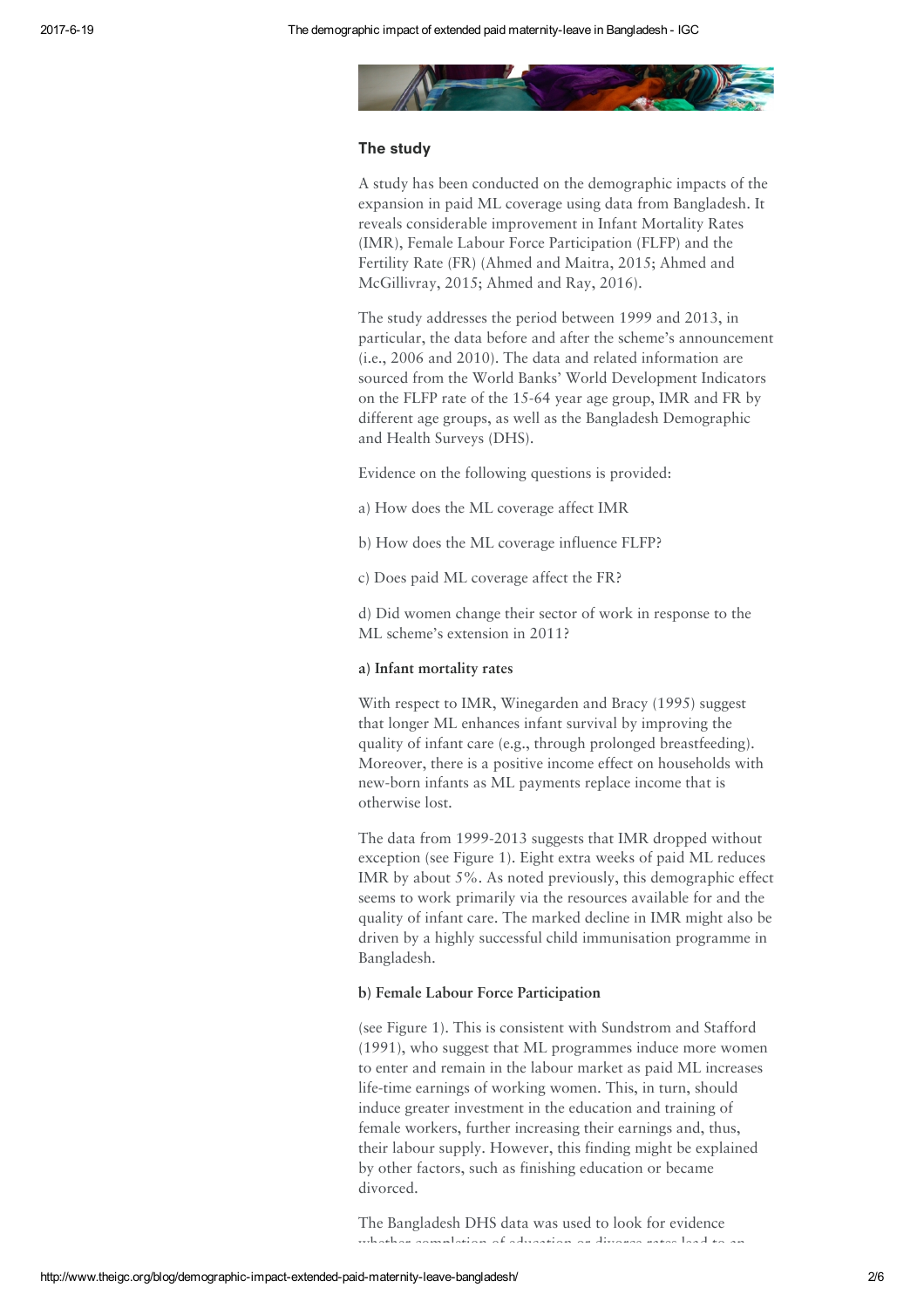#### 2017619 The demographic impact of extended paid maternityleave in Bangladesh IGC

whether completion of equcation or divorce rates lead to an increase in FLFP. Women indeed have increased their educational credentials (e.g., completion of primary, secondary or higher degrees) in Bangladesh, but not during the period when ML length was extended. For example, the secondary or higher education completion rate of employed women aged 15-49 decreased remarkably between 2004 and 2011 (from 52.7% to 20.2%, but increased to 24.8% in 2014).

On the other hand, the divorce rate of employed women in a similar age group reduced considerably over the same period (from 85.7% to 36.6%) (National Institute of Population Research and Training (NIPORT) et al. 2005; 2013; 2015). Therefore, we can speculate that the increase in FLFP is not associated with completion of education or the divorce rate.



Figure 1: IMR and Female Participation Rate, 1999-2013

## c) Fertility rate

Extended ML coverage is often assumed to induce women to have more births because paid ML reduces the cost of children (Becker, 1991). This increased fertility exacerbates the financial burden on firms, as well as demographic pressures. The latter is often viewed as a social problem in many developing countries. Therefore, the liberalisation of paid ML coverage may produce a trade-off between IMR, FLFP, and FR, a relation that requires evidence.

**46** Therefore, the liberalisation of paid ML coverage may produce a trade-off between IMR, FLFP, and FR, a Therefore, the liberalisation of paid ML coverage relation that requires evidence  $\rightarrow$ 

Bangladesh, like many other developing countries, is a highfertility country. However, the country has seen a reduction in the average number of children per woman (total fertility rate). This figure was around 3% from 1999 to 2006, and has since fallen consistently, reaching 2.2% in 2013, which is the lowest fertility rate in South Asia (see Figure 2). Similarly, fertility of ages 15-19 fell considerably between 1999 and 2006 (from 112% to 96% per thousand women). This decrease was even more pronounced when ML was extended to eight weeks in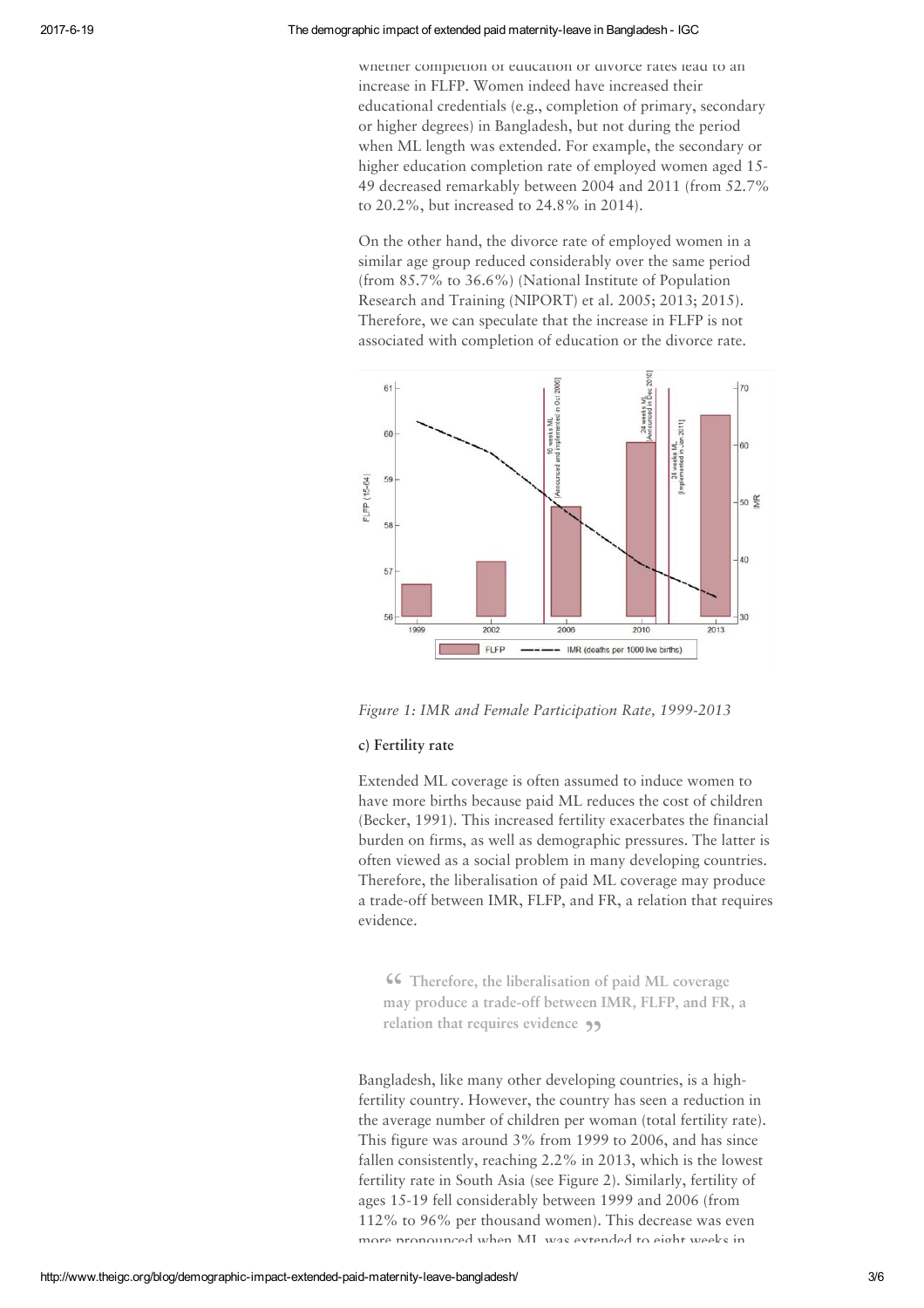#### 2017619 The demographic impact of extended paid maternityleave in Bangladesh IGC

more pronounced when ML was extended to eight weeks in 2010.

Therefore, the liberalisation of ML coverage does not appear to increase the fertility rate. This does not seem an unreasonable finding given the rising trend in FLFP and low IMR (see also Winegarden and Bracy, 1995). A falling FR might also be attributable to a minimum term of employment before becoming fully vested in maternity benefits (see Labour Act, 2006). It is tempting to conclude that a downtrend in the FR is also a cumulative effect of the expansion in access to health, family planning, and nutrition services for the poor.

**46** Therefore, the liberalisation of ML coverage does not appear to increase the fertility rate. This does not Therefore, the liberalisation of ML coverage does seem an unreasonable finding given the rising trend in FLFP and low IMR



Figure 2: Total Fertility Rate, 1999-2013

## d) Sector switching and participation decisions

Women could be anticipated to change their sector of work, or enter or leave the labour market, in response to the 2010 ML announcement for civil servants. For example, private sector workers with high fertility preferences could be incentivised to get public sector jobs. Similarly, it could induce non-working women to enter the labour force and disproportionately choose public sectors jobs.

However, neither is apparent over the period of analysis (see Figure 3). There is little or no movement at all in public sector employment during the period when ML length was extended to 24 weeks (i.e., between 2010 and 2013). A number of other significant changes have taken place over time: the percentage of women working in the private sector has risen by 4% while it has risen by only 1% in the informal sector. So, the female workers entering the labour force are more likely to participate in the private sector despite the shorter duration of ML. These findings may well be expected given a downward trend in fertility desires over time. This possibility clearly indicates the need for additional studies on the demographic effects of ML,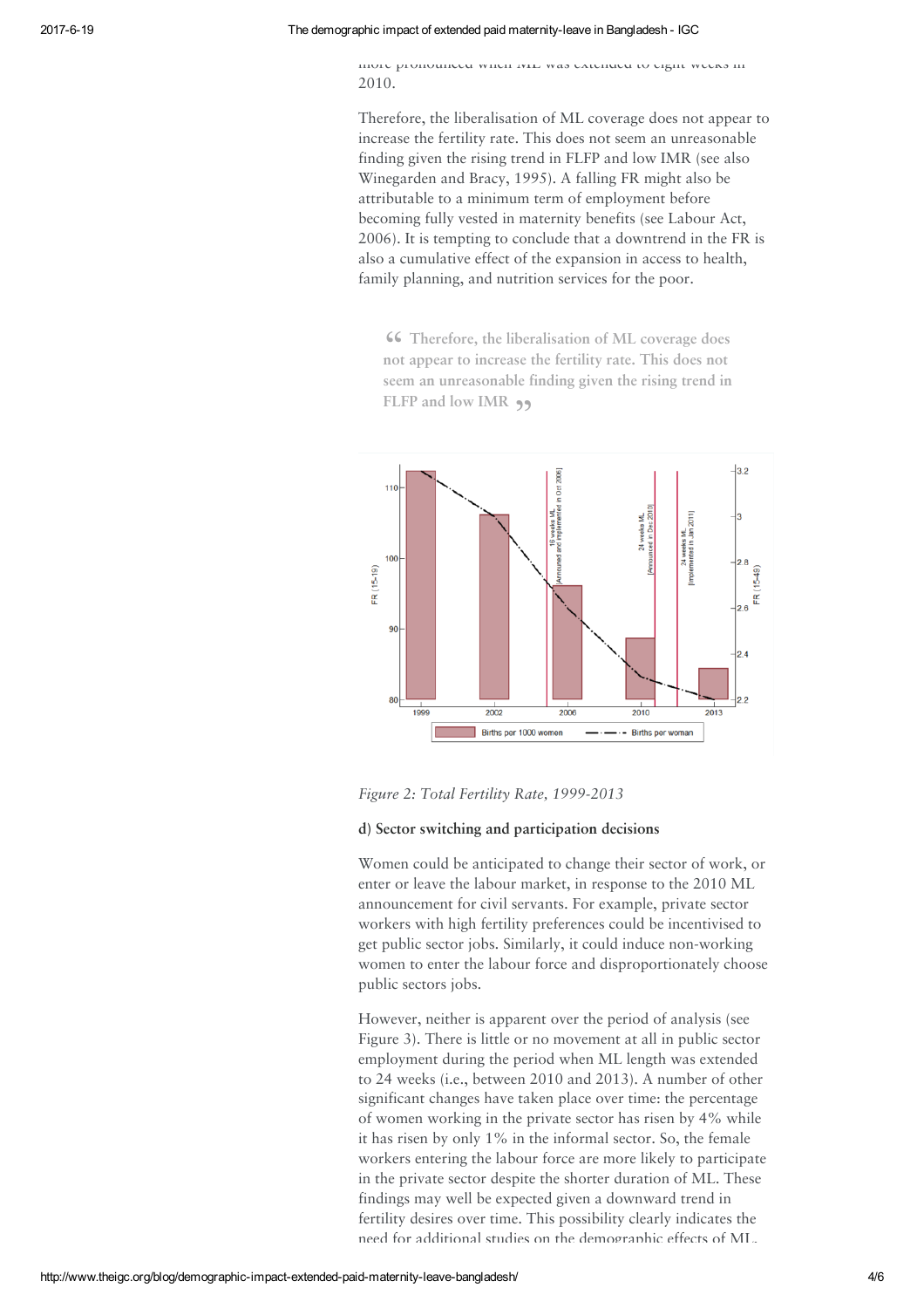especially in the public sector.



**46** The female workers entering the labour force are more likely to participate in the private sector despite The female workers entering the labour force are the shorter duration of ML  $\rightarrow$ 

need for additional studies on the demographic effects of ML,

Figure 3: Percentage of Women in Public, Private and Informal Sectors, 1999-2013

#### Conclusion

Seeing a plausible connection between ML policies and demographics does not necessarily suggest acceptable documentation of a direct causal connection. Causality is obscured when social policies expand gradually and in step with local/macro conditions, and when policies in turn are revised in response to demographic behaviour. For example, the rising rate of FLFP might operate through a political process to bring about extensions to paid ML. On the other hand, rising fertility might negatively influence ML policies. These necessarily indicate a reverse causation between ML and demographic variables.

An investigation of a possible reverse causality is outside the scope of the present study. One should thus interpret the findings as evidence of association rather than causation. Nevertheless, the strong association between ML length and IMR is one with considerable policy significance. Moreover, the study shows evidence of ML policy having a positive impact on FLFP.

Ahmed, S. and Maitra, P (2015). 'A Distributional Analysis of the Gender Wage Gap in Bangladesh'. The Journal of Development Studies 51(11): 1444-1458.

Ahmed, S. and McGillivray, M (2015). 'Human Capital, Discrimination, and the Gender Wage Gap in Bangladesh'. World Development 67(March): 506-524